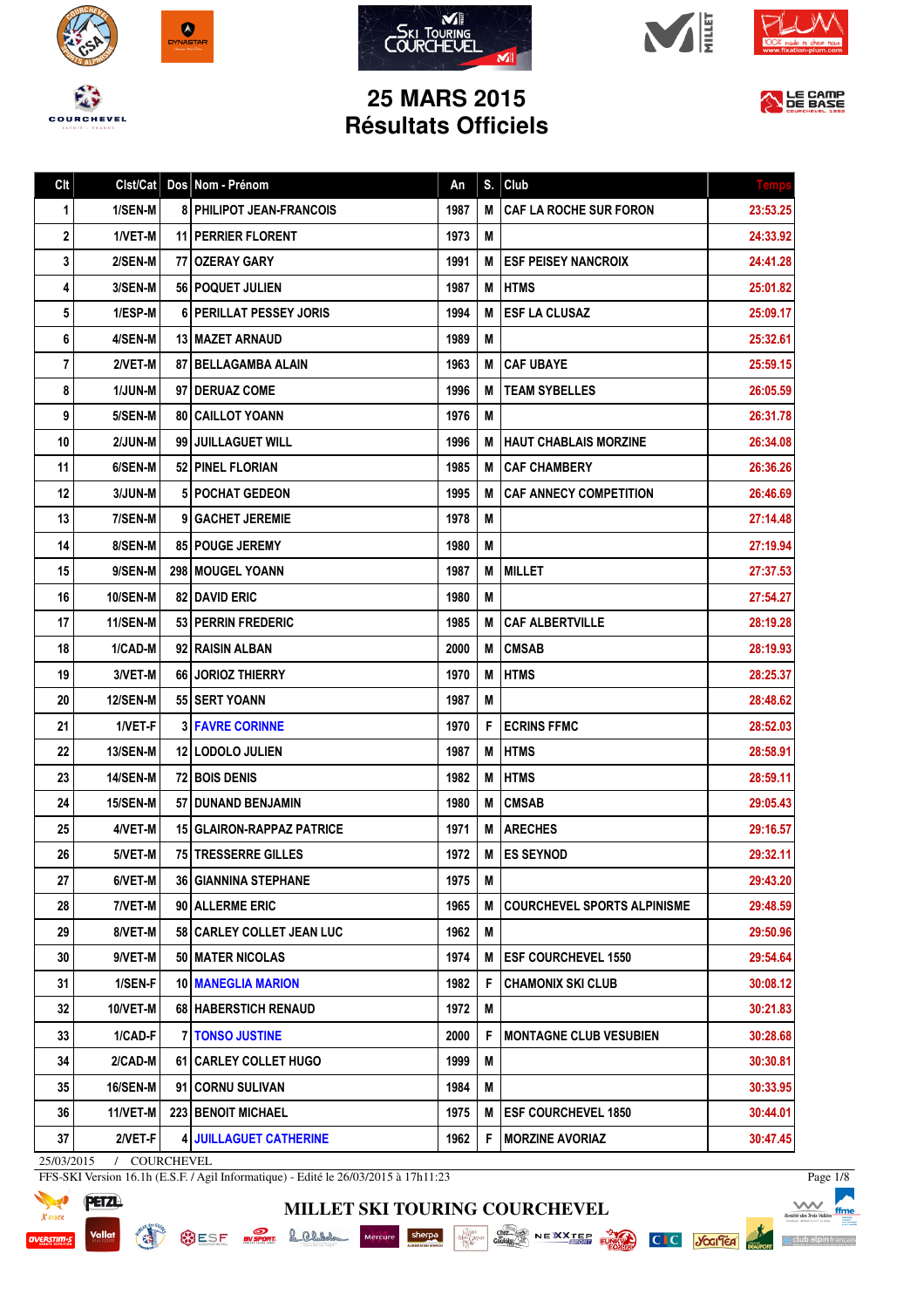| Clt | Clst/Cat        | Dos Nom - Prénom                     | An   | S. | Club                               | <b>Temps</b> |
|-----|-----------------|--------------------------------------|------|----|------------------------------------|--------------|
| 38  | 12/VET-M        | <b>73 I TERRIN CARL</b>              | 1971 | M  |                                    | 30:56.15     |
| 39  | 17/SEN-M        | <b>42 BREYSSE WILLIAM</b>            | 1988 | M  | <b>ESF PEISEY VALLANDRY</b>        | 31:12.26     |
| 40  | 13/VET-M        | 275   AMBROSINI JEAN-CHRISTOPHE      | 1967 | M  | <b>ESF LA PLAGNE</b>               | 31:14.29     |
| 41  | 3/VET-F         | <b>2 DUC STEPHANIE</b>               | 1975 | F  |                                    | 31:22.45     |
| 42  | 14/VET-M        | 69 CHEVALLIER LAURENT                | 1971 | M  | <b>CAF ALBERTVILLE</b>             | 31:29.40     |
| 43  | 15/VET-M        | <b>83   VALLIER STEPHANE</b>         | 1972 | M  |                                    | 31:37.77     |
| 44  | 16/VET-M        | <b>264 PERILLAT OLIVIER</b>          | 1971 | M  | <b>AS MAHLE</b>                    | 31:49.93     |
| 45  | <b>18/SEN-M</b> | 86 RONDOUIN MATTHIEU                 | 1981 | M  |                                    | 31:50.49     |
| 46  | <b>19/SEN-M</b> | 159 SANNA PIERRE-ETIENNE             | 1977 | M  | <b>CAMP DE BASE</b>                | 31:54.04     |
| 47  | <b>20/SEN-M</b> | <b>47 I ICARDO JEAN-REMI</b>         | 1976 | M  |                                    | 31:55.08     |
| 48  | 17/VET-M        | <b>194   CHATILLON VINCENT</b>       | 1975 | M  |                                    | 32:04.42     |
| 49  | 18/VET-M        | <b>79 CHAMBARD DOMINIQUE</b>         | 1957 | M  | <b>ESF COURCHEVEL 1850</b>         | 32:10.00     |
| 50  | 1/MIN-M         | 96 LIONS MALO                        | 2002 | M  |                                    | 32:20.13     |
| 51  | 4/JUN-M         | 98 ZAPPONNE NATHAN                   | 1995 | M  |                                    | 32:21.26     |
| 52  | 19/VET-M        | <b>62 DOMERGUE BERNARD</b>           | 1958 | M  | <b>ESF AIME LA PLAGNE</b>          | 32:32.99     |
| 53  | 21/SEN-M        | 67 BRAUN MARC                        | 1983 | M  | <b>ESF PEISEY VALLANDRY</b>        | 32:33.33     |
| 54  | <b>22/SEN-M</b> | 177 COQUAIN YOHANN                   | 1976 | M  | <b>ESF PEISEY VALLANDRY</b>        | 32:42.56     |
| 55  | 20/VET-M        | 54 CEREZA JEAN FRANCOIS              | 1960 | M  | <b>ESF LES MENUIRES</b>            | 32:48.50     |
| 56  | <b>23/SEN-M</b> | <b>88 BEDOY LOIC</b>                 | 1991 | M  |                                    | 32:52.97     |
| 57  | 2/SEN-F         | <b>149 LE ROUX CHARLOTTE</b>         | 1990 | F  | <b>ESF GRAND BORNAND</b>           | 33:02.47     |
| 58  | 3/CAD-M         | <b>78 CHARVIN AUGUSTIN</b>           | 1999 | M  | <b>HTMS</b>                        | 33:07.10     |
| 59  | <b>24/SEN-M</b> | 35 MILLS XAVIER                      | 1980 | M  |                                    | 33:38.70     |
| 60  | 21/VET-M        | <b>84 PETITJEAN ROBERT</b>           | 1959 | M  | <b>COURCHEVEL SPORTS ALPINISME</b> | 33:48.96     |
| 61  | <b>25/SEN-M</b> | <b>89 BAL BAPTISTE</b>               | 1979 | M  |                                    | 33:52.60     |
| 62  | 4/VET-F         | <b>16 LATHURAZ VERONIQUE</b>         | 1968 | F  |                                    | 33:53.75     |
| 63  | <b>26/SEN-M</b> | 76 JOURDAN ARNAUD                    | 1983 | Μ  |                                    | 34:00.86     |
| 64  | 27/SEN-M        | 71 CHABROST ARNAUD                   | 1982 | Μ  |                                    | 34:01.67     |
| 65  | <b>28/SEN-M</b> | <b>46   GALLICE FLORIAN</b>          | 1990 | M  |                                    | 34:04.45     |
| 66  | <b>22/VET-M</b> | <b>45 CHEDAL ANGLAY JOSEPH</b>       | 1959 | M  |                                    | 34:11.44     |
| 67  | 4/CAD-M         | 93 CERUTTI HUGO                      | 2000 | M  |                                    | 34:40.34     |
| 68  | 23/VET-M        | <b>143 SOCQUET MANU</b>              | 1970 | M  |                                    | 34:40.47     |
| 69  | 24/VET-M        | <b>40 POIRIER CHRISTOPHE</b>         | 1961 | M  |                                    | 34:43.86     |
| 70  | 3/SEN-F         | <b>161   MARTIN GAELLE</b>           | 1979 | F  | <b>CAF ALBERTVILLE</b>             | 34:56.37     |
| 71  | <b>29/SEN-M</b> | <b>178 CORDIER ETIENNE</b>           | 1988 | M  |                                    | 35:21.16     |
| 72  | 25/VET-M        | 198 MARMIN ERIC                      | 1966 | M  | <b>CAF ALBERTVILLE</b>             | 35:37.87     |
| 73  | 26/VET-M        | <b>259 CHAMBON FREDERIC</b>          | 1972 | M  |                                    | 35:40.24     |
| 74  | 4/SEN-F         | <b>133   MAZET AUDREY</b>            | 1985 | F  | <b>ESF LES MENUIRES</b>            | 35:44.29     |
| 75  | 30/SEN-M        | 108   DOIX ROMAIN                    | 1979 | M  | <b>ESF COURCHEVEL 1850</b>         | 35:56.85     |
| 76  | <b>31/SEN-M</b> | 205   MALOD BERTRAND                 | 1979 | M  |                                    | 36:00.02     |
| 77  | 32/SEN-M        | 203 BLANC LOIC                       | 1979 | Μ  |                                    | 36:00.49     |
| 78  | 5/VET-F         | <b>152   HABERSTICH NATHALIE</b>     | 1974 | F  |                                    | 36:07.94     |
| 79  | <b>33/SEN-M</b> | <b>163   RUFFET-BON-CORPS ROMAIN</b> | 1981 | M  | <b>DYNASTAR</b>                    | 36:19.69     |

FFS-SKI Version 16.1h (E.S.F. / Agil Informatique) - Edité le 26/03/2015 à 17h11:24

Page 2/8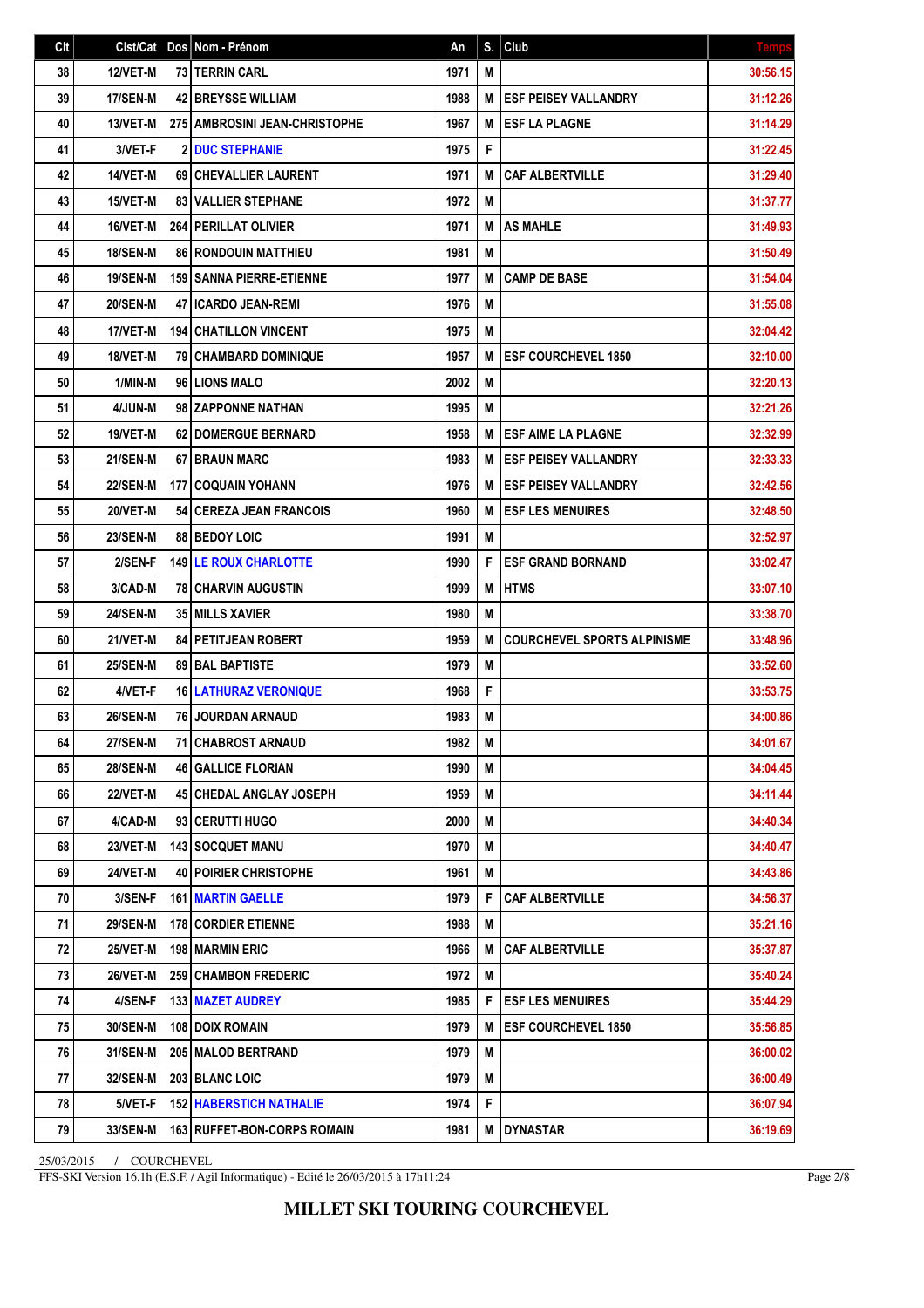| Clt | Clst/Cat        | Dos Nom - Prénom                   | An   | S. | Club                        | <b>Temps</b> |
|-----|-----------------|------------------------------------|------|----|-----------------------------|--------------|
| 80  | <b>27/VET-M</b> | <b>119 PERRET FRANCK</b>           | 1964 | M  |                             | 36:21.61     |
| 81  | <b>34/SEN-M</b> | <b>185 GUNTZ ARTHUR</b>            | 1988 | M  |                             | 36:21.66     |
| 82  | 5/SEN-F         | <b>113 MUGNIER LORINE</b>          | 1989 | F  |                             | 36:25.16     |
| 83  | <b>28/VET-M</b> | 191 VICHOT MARTIAL                 | 1966 | M  |                             | 36:28.77     |
| 84  | 29/VET-M        | 109 PRAT FREDERIC                  | 1972 | M  | <b>INSULA BIKE</b>          | 36:29.16     |
| 85  | 30/VET-M        | 95 CHATELARD LIONEL                | 1973 | M  |                             | 36:30.14     |
| 86  | 31/VET-M        | 286 COTE FRED                      | 1973 | M  | <b>ESF LA PLAGNE</b>        | 36:41.48     |
| 87  | 32/VET-M        | <b>107 IMETGE DENIS</b>            | 1968 | M  | <b>ESF COURCHEVEL 1850</b>  | 36:46.25     |
| 88  | 35/SEN-M        | <b>37 COSTAZ YANNICK</b>           | 1980 | M  | ESF AIME 2000               | 37:05.78     |
| 89  | <b>36/SEN-M</b> | <b>135 GACHET FLORIMOND</b>        | 1978 | M  | <b>ESF ARECHES</b>          | 37:15.13     |
| 90  | 33/VET-M        | <b>49 ROBIN LAURENT</b>            | 1974 | M  | <b>CMAB</b>                 | 37:15.87     |
| 91  | 1/SVET-M        | <b>189 PADILLA ANTOINE</b>         | 1940 | M  |                             | 37:17.93     |
| 92  | 37/SEN-M        | <b>41 BONNIER AYMERICK</b>         | 1978 | M  | <b>ESF COURCHEVEL 1850</b>  | 37:22.99     |
| 93  | 38/SEN-M        | <b>44   TABOURET ROMAIN</b>        | 1983 | M  | <b>ESF COURCHEVEL 1850</b>  | 37:23.03     |
| 94  | 34/VET-M        | <b>111 I VALICEK LUDVICK</b>       | 1968 | м  | <b>ESF COURCHEVEL 1850</b>  | 37:42.52     |
| 95  | 6/SEN-F         | <b>176 PELLICANO MELINA</b>        | 1987 | F  | <b>HTMS</b>                 | 37:47.36     |
| 96  | 7/SEN-F         | <b>1112 PERONNIER FRANCK</b>       | 1980 | F  |                             | 37:53.77     |
| 97  | 35/VET-M        | <b>167   CATELLA NICOLAS</b>       | 1974 | M  | <b>ASM</b>                  | 37:57.81     |
| 98  | 36/VET-M        | <b>192 COLLOMBET CHRISTIAN</b>     | 1965 | M  |                             | 37:58.82     |
| 99  | 39/SEN-M        | 190 GOMEZ ANTHONY                  | 1982 | M  |                             | 38:05.48     |
| 100 | 8/SEN-F         | <b>124 PERRIN ELISE</b>            | 1986 | F  |                             | 38:09.36     |
| 101 | 37/VET-M        | <b>165 HENRAS STEPHANE</b>         | 1967 | M  | <b>ESF COURCHEVEL 1550</b>  | 38:46.24     |
| 102 | 40/SEN-M        | <b>154 I DELANOE MORGAN</b>        | 1980 | М  | <b>ESF COURCHEVEL 1650</b>  | 38:49.15     |
| 103 | 9/SEN-F         | <b>175 FALQUE STEPHANIE</b>        | 1984 | F  |                             | 38:49.41     |
| 104 | 41/SEN-M        | 228 KOULOUFI ANDREW                | 1980 | M  |                             | 39:03.47     |
| 105 | 2/ESP-M         | 296 CHANELIERE PIERRE              | 1993 | M  | <b>MILLET</b>               | 39:11.86     |
| 106 | 38/VET-M        | <b>14 DE THIERSANT PASCAL</b>      | 1962 | M  |                             | 39:12.16     |
| 107 | 2/CAD-F         | <b>184 DAVID CLEMENCE</b>          | 2000 | F  |                             | 39:15.30     |
| 108 | 39/VET-M        | 94 OLIVIER GILLES                  | 1967 | M  | <b>ESF LA PLAGNE</b>        | 39:17.81     |
| 109 | 42/SEN-M        | <b>257   MENGOLLI MICHAEL</b>      | 1980 | M  | <b>ESF PEISEY VALLANDRY</b> | 39:21.12     |
| 110 | 2/SVET-M        | 267 FOUR JEAN-CLAUDE               | 1951 | M  |                             | 39:41.73     |
| 111 | 43/SEN-M        | 248 HUTIN NICOLAS                  | 1980 | M  |                             | 39:50.61     |
| 112 | 40/VET-M        | <b>197 BONNEFOY PATRICK</b>        | 1962 | M  |                             | 40:14.99     |
| 113 | 3/ESP-M         | 74 VALLIER THEO                    | 1994 | Μ  |                             | 40:20.56     |
| 114 | 44/SEN-M        | <b>151 PORTANIER TONY</b>          | 1991 | M  | <b>ESF COURCHEVEL 1550</b>  | 40:23.70     |
| 115 | <b>10/SEN-F</b> | <b>147 LE ROUX PAULINE</b>         | 1990 | F  | <b>ESF COURCHEVEL 1650</b>  | 40:23.98     |
| 116 | 6/VET-F         | <b>70 DUBOIS CHABERT GENEVIEVE</b> | 1966 | F  |                             | 40:38.88     |
| 117 | 41/VET-M        | 1109 ROZIERE CEDRICK               | 1974 | M  | <b>ESF COURCHEVEL 1850</b>  | 40:42.24     |
| 118 | 5/CAD-M         | 166 JUGAND HUGO                    | 2000 | M  |                             | 40:49.12     |
| 119 | 42/VET-M        | <b>173 PACHOUD DENIS</b>           | 1959 | M  | <b>CAF CHAMBERY</b>         | 40:49.91     |
| 120 | 43/VET-M        | <b>155   VITALE CRISTIANO</b>      | 1970 | M  |                             | 41:06.03     |
| 121 | 45/SEN-M        | <b>140   RICHARD LAURENT</b>       | 1979 | M  |                             | 41:15.12     |

FFS-SKI Version 16.1h (E.S.F. / Agil Informatique) - Edité le 26/03/2015 à 17h11:24

Page 3/8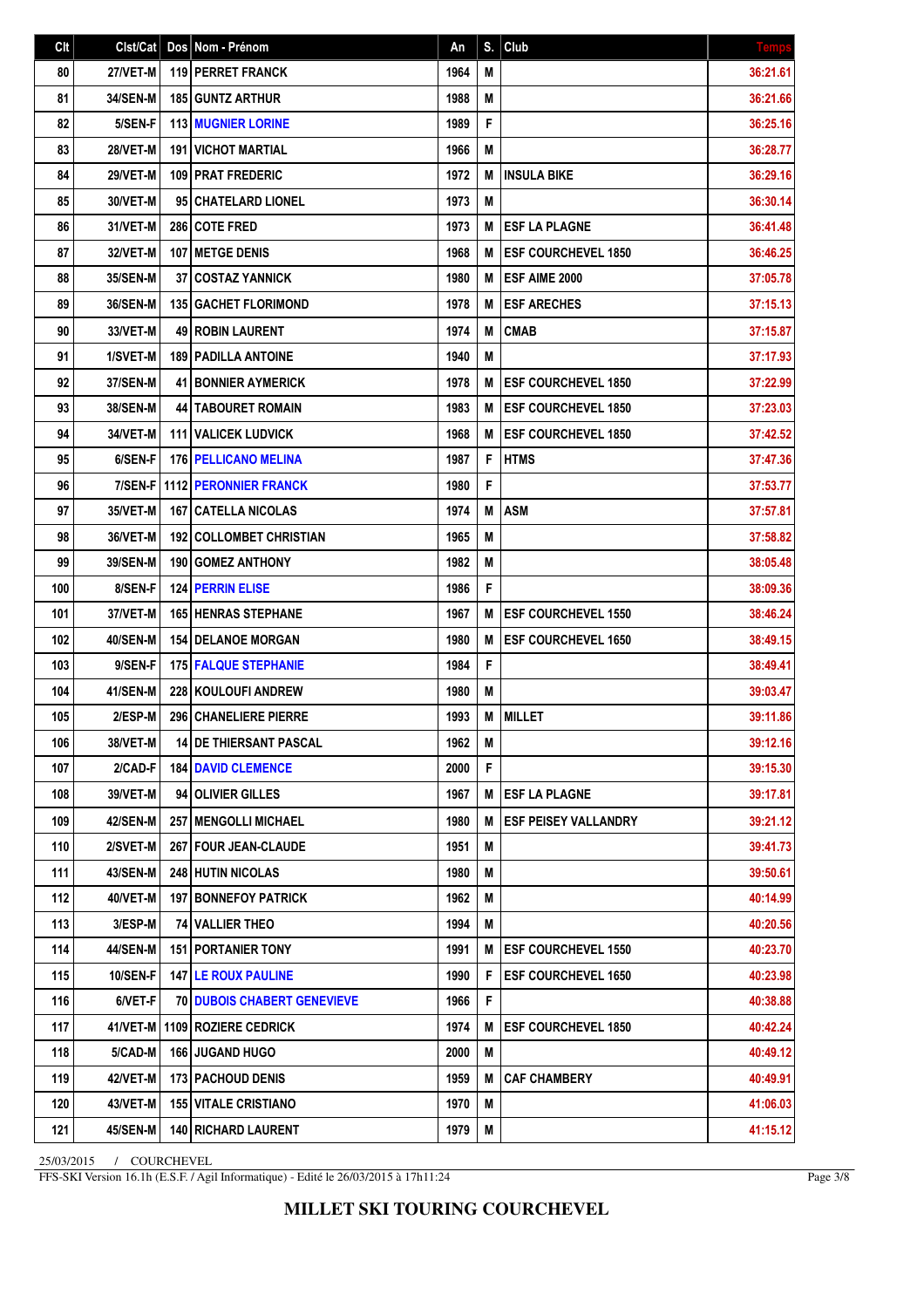| Clt | Clst/Cat        | Dos Nom - Prénom                   | An   | S. | Club                               | <b>Temps</b> |
|-----|-----------------|------------------------------------|------|----|------------------------------------|--------------|
| 122 | 44/VET-M        | <b>196 CAMOIN FRANCOIS</b>         | 1965 | M  | ULTRA TOUR DU BEAUFORTAIN          | 41:23.29     |
| 123 | 6/CAD-M         | <b>220 CHEVALLIER MATHIS</b>       | 1999 | Μ  |                                    | 41:26.35     |
| 124 | 46/SEN-M        | <b>48   CASACCIA FILIPPO</b>       | 1984 | M  |                                    | 41:26.98     |
| 125 | 11/SEN-F        | 170 DRAPIER CLAIRE                 | 1979 | F  |                                    | 41:39.91     |
| 126 | 45/VET-M        | <b>224 HAMILTON MARK</b>           | 1961 | M  |                                    | 41:43.01     |
| 127 | 46/VET-M        | 59 LEFORT NICOLAS                  | 1971 | M  |                                    | 41:47.37     |
| 128 | 12/SEN-F        | <b>102 IDELSUPEHE FRANCE</b>       | 1987 | F  |                                    | 41:49.11     |
| 129 | 47/SEN-M        | <b>39 GIRARDO FRANCOIS XAVIER</b>  | 1978 | M  |                                    | 41:50.25     |
| 130 | <b>48/SEN-M</b> | 245 SASSI FLORENT                  | 1985 | M  |                                    | 41:55.25     |
| 131 | 7/VET-F         | 60 BAU GERALDINE                   | 1970 | F  |                                    | 41:55.89     |
| 132 | 47/VET-M        | 150   VIALLY LAURENT               | 1974 | M  |                                    | 41:56.14     |
| 133 | 4/ESP-M         | 153 FAVRE BENOIT                   | 1993 | M  |                                    | 41:56.20     |
| 134 | 49/SEN-M        | <b>162   TOMASELLO MARCO</b>       | 1978 | M  |                                    | 42:12.41     |
| 135 | 48/VET-M        | 186 D'AVERZAC PHILIPPE             | 1958 | M  |                                    | 42:12.96     |
| 136 | 49/VET-M        | <b>132 CRISTOFARI SEBASTIEN</b>    | 1966 | M  |                                    | 42:18.66     |
| 137 | <b>50/VET-M</b> | <b>187 RAISIN DIDIER</b>           | 1967 | M  | <b>CMSAB</b>                       | 42:27.48     |
| 138 | <b>13/SEN-F</b> | 160 COSTY SOPHIE                   | 1984 | F  |                                    | 42:34.48     |
| 139 | 14/SEN-F        | <b>101   COLLIN FLORENCE</b>       | 1988 | F  |                                    | 42:42.39     |
| 140 | 3/SVET-M        | <b>222 DOIX PHILIPPE</b>           | 1947 | M  | <b>ESF COURCHEVEL 1850</b>         | 42:43.71     |
| 141 | 50/SEN-M        | <b>174 FAURE ETIENNE</b>           | 1982 | M  |                                    | 43:00.10     |
| 142 | <b>51/SEN-M</b> | <b>43 BOUCHER CORENTIN</b>         | 1985 | M  |                                    | 43:06.94     |
| 143 | 1/BEN-F         | 171 RAOULT ZOE                     | 2003 | F  |                                    | 43:20.47     |
| 144 | 5/ESP-M         | <b>142 JENNY LOUIS</b>             | 1994 | M  |                                    | 43:22.38     |
| 145 | 52/SEN-M        | 64 ASENSIO TANGUY                  | 1989 | M  |                                    | 43:28.79     |
| 146 | 53/SEN-M        | 266 TROSSAT VALERIAN               | 1982 | M  |                                    | 43:32.98     |
| 147 | 6/ESP-M         | 182 ALLERME CHARLY                 | 1994 | M  | <b>COURCHEVEL SPORTS ALPINISME</b> | 43:41.39     |
| 148 | 51/VET-M        | 117 ALLANOS ETIENNE                | 1964 | M  |                                    | 43:44.64     |
| 149 | 1/ESP-F         | 268 ALLERME MARION                 | 1992 | F  |                                    | 43:45.28     |
| 150 | 15/SEN-F        | <b>114 MILLISCHER ANNE LISE</b>    | 1987 | F  |                                    | 43:50.46     |
| 151 | <b>54/SEN-M</b> | 244 BUVAT REMI                     | 1986 | Μ  |                                    | 44:01.28     |
| 152 | 7/ESP-M         | 63 SAINT MARTIN PANTXO             | 1992 | M  |                                    | 44:24.83     |
| 153 | 5/JUN-M         | <b>239 CHAUDAN CHARLIE</b>         | 1995 | M  |                                    | 44:25.43     |
| 154 | <b>52/VET-M</b> | 172 JACQUOTOT PASCAL               | 1962 | M  | <b>CAF ALBERTVILLE</b>             | 44:28.46     |
| 155 | 8/VET-F         | <b>156 EXCOFFIER CELINE</b>        | 1974 | F  |                                    | 44:30.72     |
| 156 | <b>53/VET-M</b> | <b>164 DURAND TERRASSON ROLAND</b> | 1960 | M  |                                    | 44:35.70     |
| 157 | 55/SEN-M        | 202 MADOULE DAMIEN                 | 1982 | M  |                                    | 44:50.88     |
| 158 | <b>56/SEN-M</b> | 136 FLON GREGORY                   | 1977 | Μ  |                                    | 44:50.94     |
| 159 | <b>57/SEN-M</b> | <b>131   CHAMOUX JULIEN</b>        | 1982 | M  |                                    | 44:53.39     |
| 160 | 58/SEN-M        | 179 GIRARD ERWAN                   | 1985 | M  | <b>CAF VANOISE</b>                 | 45:01.98     |
| 161 | 59/SEN-M        | 1107 LAMY MARTIN                   | 1990 | M  |                                    | 45:07.91     |
| 162 | 60/SEN-M        | <b>129 GUERIN ANTHONY</b>          | 1979 | Μ  |                                    | 45:10.11     |
| 163 | <b>54/VET-M</b> | <b>157 CHRETIEN FLORENT</b>        | 1964 | M  |                                    | 45:19.94     |

FFS-SKI Version 16.1h (E.S.F. / Agil Informatique) - Edité le 26/03/2015 à 17h11:24

Page 4/8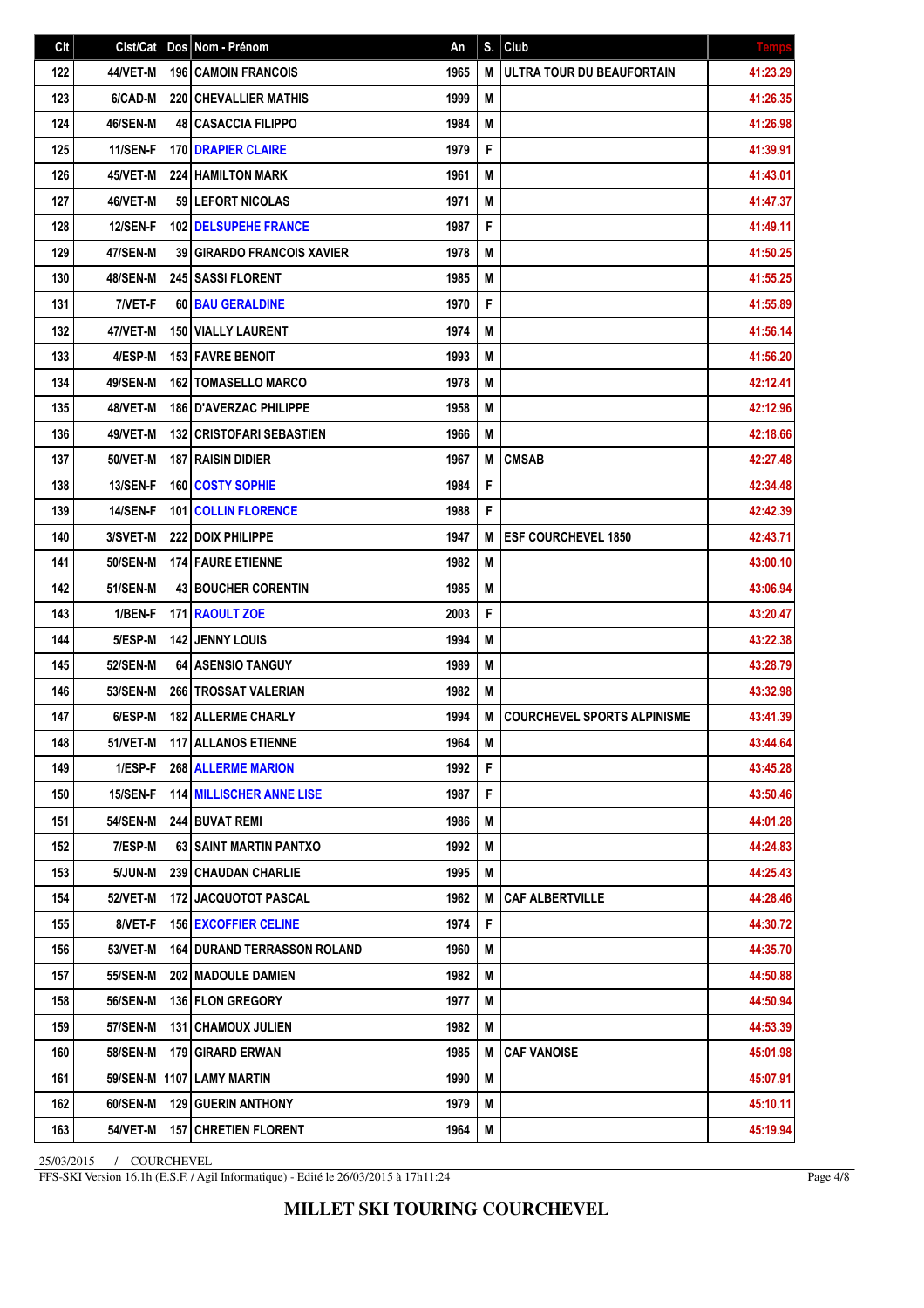| Clt | Clst/Cat        | Dos Nom - Prénom                  | An   | S. | Club                               | <b>Temps</b> |
|-----|-----------------|-----------------------------------|------|----|------------------------------------|--------------|
| 164 | 4/SVET-M        | <b>158 BELLM RAYMOND</b>          | 1950 | M  |                                    | 45:19.95     |
| 165 | 55/VET-M        | <b>252 MUGNIER PHILIPPE</b>       | 1959 | M  | <b>ESF COURCHEVEL 1850</b>         | 45:23.16     |
| 166 | 61/SEN-M        | <b>125 BOGHOSSIAN ROBERT</b>      | 1978 | M  |                                    | 45:42.27     |
| 167 | 1/MIN-F         | <b>254 MARHIC CHIARA</b>          | 2002 | F  |                                    | 45:53.91     |
| 168 | 62/SEN-M        | 141 GHERDA EDDY                   | 1976 | M  |                                    | 46:24.07     |
| 169 | 5/SVET-M        | <b>188 HOFFMANN DANIEL</b>        | 1941 | M  | <b>CLUB DES SPORTS CHAMONIX</b>    | 46:58.58     |
| 170 | 16/SEN-F        | <b>246 ANDRE CHARLENE</b>         | 1990 | F  |                                    | 47:03.45     |
| 171 | 63/SEN-M        | <b>221   ROCHET JEAN STEPHANE</b> | 1989 | M  |                                    | 47:12.70     |
| 172 | 17/SEN-F        | <b>193 REGNIER CECILE</b>         | 1977 | F  | <b>VEO 2000</b>                    | 47:14.94     |
| 173 | 6/SVET-M        | <b>214 FAVRE ARMAND</b>           | 1953 | M  | <b>ESF COURCHEVEL 1850</b>         | 47:19.11     |
| 174 |                 | 18/SEN-F   1108   ROLLAND VALENE  | 1991 | F  | <b>ESF COURCHEVEL 1650</b>         | 47:27.46     |
| 175 | 9/VET-F         | <b>148 LEGER LAURENCE</b>         | 1972 | F  |                                    | 47:38.97     |
| 176 | 10/VET-F        | <b>232 BARTNICKI MIREILLE</b>     | 1970 | F  | <b>CAF ALBERTVILLE</b>             | 47:50.27     |
| 177 | 1/JUN-F         | <b>181 JAY LAURA</b>              | 1997 | F  | <b>CAF ALBERTVILLE</b>             | 47:51.34     |
| 178 | 1/BEN-M         | <b>169 LECERF ANAKIN</b>          | 2003 | M  | <b>SKI CLUB FOND MERIBEL</b>       | 48:04.55     |
| 179 | <b>56/VET-M</b> | 100 RUFFIER-LANCHE JEAN-LUC       | 1967 | M  | <b>ESF COURCHEVEL 1550</b>         | 48:05.60     |
| 180 | 57/VET-M        | 168 LECERF LAURENT                | 1971 | M  | <b>MERIBEL SPORT MONTAGNE</b>      | 48:06.94     |
| 181 | 64/SEN-M        | <b>123 CLAREY PIERRE MARIE</b>    | 1989 | M  |                                    | 48:21.40     |
| 182 | 7/CAD-M         | <b>183   PERROT ALEXANDRE</b>     | 1998 | M  | <b>CAF VANOISE</b>                 | 48:24.85     |
| 183 | 65/SEN-M        | 127 POUPON SYLVAIN                | 1984 | M  |                                    | 48:37.46     |
| 184 | 2/JUN-F         | 233 VALLIER CLARA                 | 1997 | F  | <b>VALMOREL</b>                    | 48:41.01     |
| 185 | <b>58/VET-M</b> | <b>126 REYNIER JEAN MICHEL</b>    | 1960 | M  |                                    | 48:43.73     |
| 186 | <b>59/VET-M</b> | <b>230 CHEVALLIER THIERRY</b>     | 1974 | M  |                                    | 49:25.50     |
| 187 | 60/VET-M        | <b>105 BUSTAMANTE MANUEL</b>      | 1964 | M  |                                    | 49:43.65     |
| 188 | 61/VET-M        | <b>247 MANGIN FREDERIC</b>        | 1973 | M  |                                    | 49:44.58     |
| 189 | 62/VET-M        | 250 SONDTAG OLIVIER               | 1973 | M  | <b>ESF COURCHEVEL 1550</b>         | 49:46.34     |
| 190 | $19/SEN-F$      | <b>271 POULET LAURENCE</b>        | 1977 | F  | CAF VANOISE                        | 50:17.60     |
| 191 | 66/SEN-M        | <b>134   VERTHIER REMI</b>        | 1985 | M  |                                    | 50:32.94     |
| 192 | 67/SEN-M        | 226   MAI LENNY                   | 1985 | M  |                                    | 50:42.99     |
| 193 | 63/VET-M        | 227   MAI LIONNEL                 | 1960 | M  |                                    | 50:49.84     |
| 194 | <b>20/SEN-F</b> | 146 BARIOZ CLEA                   | 1990 | F  |                                    | 50:54.96     |
| 195 | <b>21/SEN-F</b> | <b>144 CHEDAL ESTEE</b>           | 1990 | F  | <b>ESF COURCHEVEL 1850</b>         | 50:56.66     |
| 196 | 22/SEN-F        | <b>118   CAILLET PAULINE</b>      | 1983 | F  | <b>ESF COURCHEVEL 1850</b>         | 51:06.76     |
| 197 | 64/VET-M        | <b>208 FILLATRE GERARD</b>        | 1966 | M  |                                    | 51:07.70     |
| 198 | 65/VET-M        | 209 FALCOZ JEAN-PIERRE            | 1971 | M  |                                    | 51:14.33     |
| 199 | 66/VET-M        | 207   TARAVEL JEAN-YVES           | 1965 | M  | <b>CAF MAURIENNE</b>               | 51:14.76     |
| 200 | <b>23/SEN-F</b> | <b>201   LEMAIRE CLAIRE</b>       | 1988 | F  |                                    | 51:15.37     |
| 201 | 2/BEN-M         | <b>138 FLON MARIUS</b>            | 2005 | M  |                                    | 51:23.45     |
| 202 | 7/SVET-M        | 269 VALLIER ANDRE                 | 1941 | M  |                                    | 51:31.59     |
| 203 | 67/VET-M        | <b>210 MOREL PATRICE</b>          | 1969 | M  | <b>COURCHEVEL SPORTS ALPINISME</b> | 51:33.00     |
| 204 | 68/VET-M        | <b>206   SIBUE PASCAL</b>         | 1966 | M  | <b>CAF MAURIENNE</b>               | 51:34.19     |
| 205 | 69/VET-M        | 299 FOLLIET PATRICE               | 1969 | M  | <b>MILLET</b>                      | 51:37.87     |

FFS-SKI Version 16.1h (E.S.F. / Agil Informatique) - Edité le 26/03/2015 à 17h11:24

Page 5/8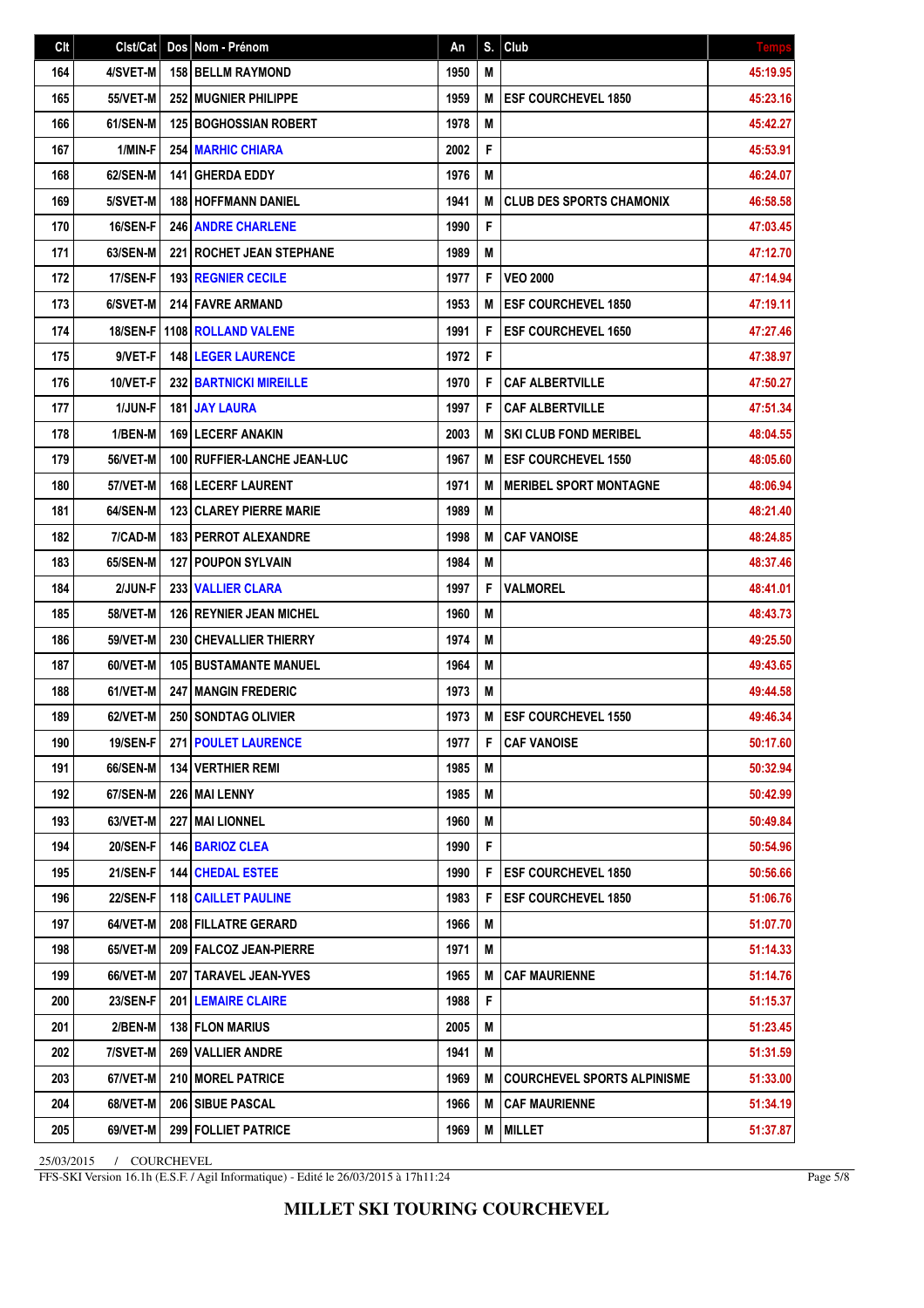| Clt | Clst/Cat        | Dos Nom - Prénom                    | An   | S. | Club                       | <b>Temps</b> |
|-----|-----------------|-------------------------------------|------|----|----------------------------|--------------|
| 206 | 70/VET-M        | 249 BLOMMFIELD JOHN                 | 1958 | M  |                            | 52:08.24     |
| 207 | 3/JUN-F         | 65 GAYET ELISA                      | 1995 | F  | <b>PYRENEES CATALANE</b>   | 52:09.53     |
| 208 |                 | 71/VET-M 1101 CELLIER OLIVIER       | 1972 | M  |                            | 52:13.19     |
| 209 | 24/SEN-F        | <b>128 GREMEN ANDREANNE</b>         | 1988 | F  | <b>ESF COURCHEVEL 1550</b> | 52:16.99     |
| 210 | 11/VET-F        | <b>130 GUERIN NATHALIE</b>          | 1970 | F  |                            | 52:33.77     |
| 211 | 25/SEN-F        | <b>116 MATER NOELLE</b>             | 1977 | F  | <b>ESF COURCHEVEL 1550</b> | 52:48.67     |
| 212 | 8/ESP-M         | <b>145 SOCQUET TANGUY</b>           | 1994 | M  |                            | 52:49.02     |
| 213 | 68/SEN-M        | 295 COTTERLAZ FLORENT               | 1986 | M  | <b>MILLET</b>              | 52:56.26     |
| 214 | 26/SEN-F        | <b>112 MOUSSELARD NADIA</b>         | 1985 | F  |                            | 53:10.97     |
| 215 | 9/ESP-M         | <b>139 BULTEAU PAUL</b>             | 1992 | M  |                            | 53:15.47     |
| 216 | 1/SVET-F        | <b>294 FACHE MARTINE</b>            | 1953 | F  |                            | 54:03.13     |
| 217 | <b>72/VET-M</b> | 38 USANNAZ JEAN-NOEL                | 1970 | M  | <b>ESF COURCHEVEL 1550</b> | 54:16.89     |
| 218 | <b>73/VET-M</b> | 282 GUIGONNET JEAN-LOUIS            | 1960 | M  |                            | 54:23.13     |
| 219 | 12/VET-F        | <b>243 MILLET CORINNE</b>           | 1959 | F  |                            | 54:41.87     |
| 220 | 13/VET-F        | <b>234 MOREAU ELEONORE</b>          | 1967 | F  |                            | 54:45.72     |
| 221 | 27/SEN-F        | <b>274 SOURD MARION</b>             | 1988 | F  | <b>CAF VANOISE</b>         | 54:57.88     |
| 222 | <b>28/SEN-F</b> | 281 FONDY MARCELLA                  | 1989 | F  |                            | 55:01.87     |
| 223 | 14/VET-F        | 277 BLANC VALERIE                   | 1968 | F  | <b>CAF VANOISE</b>         | 55:04.78     |
| 224 | <b>74/VET-M</b> | <b>263 BLANC YVES</b>               | 1969 | M  | <b>ESF COURCHEVEL 1650</b> | 55:37.26     |
| 225 | 3/CAD-F         | 215 HABERSTICH FANNY                | 2000 | F  | <b>BELLE ETOILE</b>        | 55:54.31     |
| 226 |                 | 29/SEN-F   1102   BOUTET AUDREY     | 1990 | F  | <b>ESF ALPES D'HUEZ</b>    | 56:31.90     |
| 227 | 15/VET-F        | <b>122 ROMANET CHRISTINE</b>        | 1971 | F  |                            | 56:52.20     |
| 228 | 69/SEN-M        | <b>51 HAMMOND STEVE</b>             | 1980 | M  |                            | 57:06.44     |
| 229 |                 | 16/VET-F 11113 DE PERSSEROEY DAPHNE | 1966 | F  |                            | 57:07.04     |
| 230 |                 | 70/SEN-M 11111 LABLANCHE ALEXANDRE  | 1988 | M  | <b>ESF COURCHEVEL 1550</b> | 57:15.84     |
| 231 | <b>71/SEN-M</b> | 300 VEILLARD THOMAS                 | 1984 | M  | <b>MILLET</b>              | 57:16.14     |
| 232 | 30/SEN-F        | <b>289 STRICKLAND ANNE</b>          | 1981 | F  |                            | 57:18.64     |
| 233 |                 | 72/SEN-M   1114   GLEZ FREDERIC     | 1983 | M  | <b>ESF PEISEY</b>          | 57:18.76     |
| 234 | 17/VET-F        | <b>225 HAMILTON SUZANNE</b>         | 1960 | F  |                            | 57:20.13     |
| 235 | <b>73/SEN-M</b> | 103 SHARP MATT                      | 1988 | M  | <b>ESF COURCHEVEL 1550</b> | 57:29.09     |
| 236 | 18/VET-F        | 290 JEANNIN MICHELLE                | 1966 | F  |                            | 58:04.41     |
| 237 | 2/ESP-F         | <b>110 BARTOLI PAULINE</b>          | 1994 | F  | <b>ESF COURCHEVEL 1550</b> | 58:26.68     |
| 238 |                 | 19/VET-F   1103   SUBLET SANDRINE   | 1974 | F  |                            | 58:34.05     |
| 239 | <b>74/SEN-M</b> | 265 BERCHET REMI                    | 1985 | M  | <b>HTMS</b>                | 58:50.61     |
| 240 | <b>75/VET-M</b> | 219 SEFERIAN JEAN PIERRE            | 1966 | M  |                            | 59:11.57     |
| 241 | <b>75/SEN-M</b> | 273 FAYOLLE MAXENCE                 | 1990 | M  |                            | 59:38.82     |
| 242 | 20/VET-F        | 287 COTE ANNABEL                    | 1974 | F  |                            | 59:46.52     |
| 243 |                 | 10/ESP-M   1110   LEFEBVRE NICOLAS  | 1992 | M  |                            | 1h00:09.50   |
| 244 | <b>76/VET-M</b> | 204 REY PATRICE                     | 1967 | M  | <b>COURCHEVEL</b>          | 1h01:20.90   |
| 245 | 31/SEN-F        | <b>262 CORNU FANNY</b>              | 1987 | F  |                            | 1h01:35.60   |
| 246 | 21/VET-F        | <b>261 COSTES LAURETTE</b>          | 1972 | F  |                            | 1h01:41.94   |
| 247 | 77/VET-M        | <b>199 MICHAELAS REGIS</b>          | 1967 | M  |                            | 1h01:59.51   |

FFS-SKI Version 16.1h (E.S.F. / Agil Informatique) - Edité le 26/03/2015 à 17h11:24

Page 6/8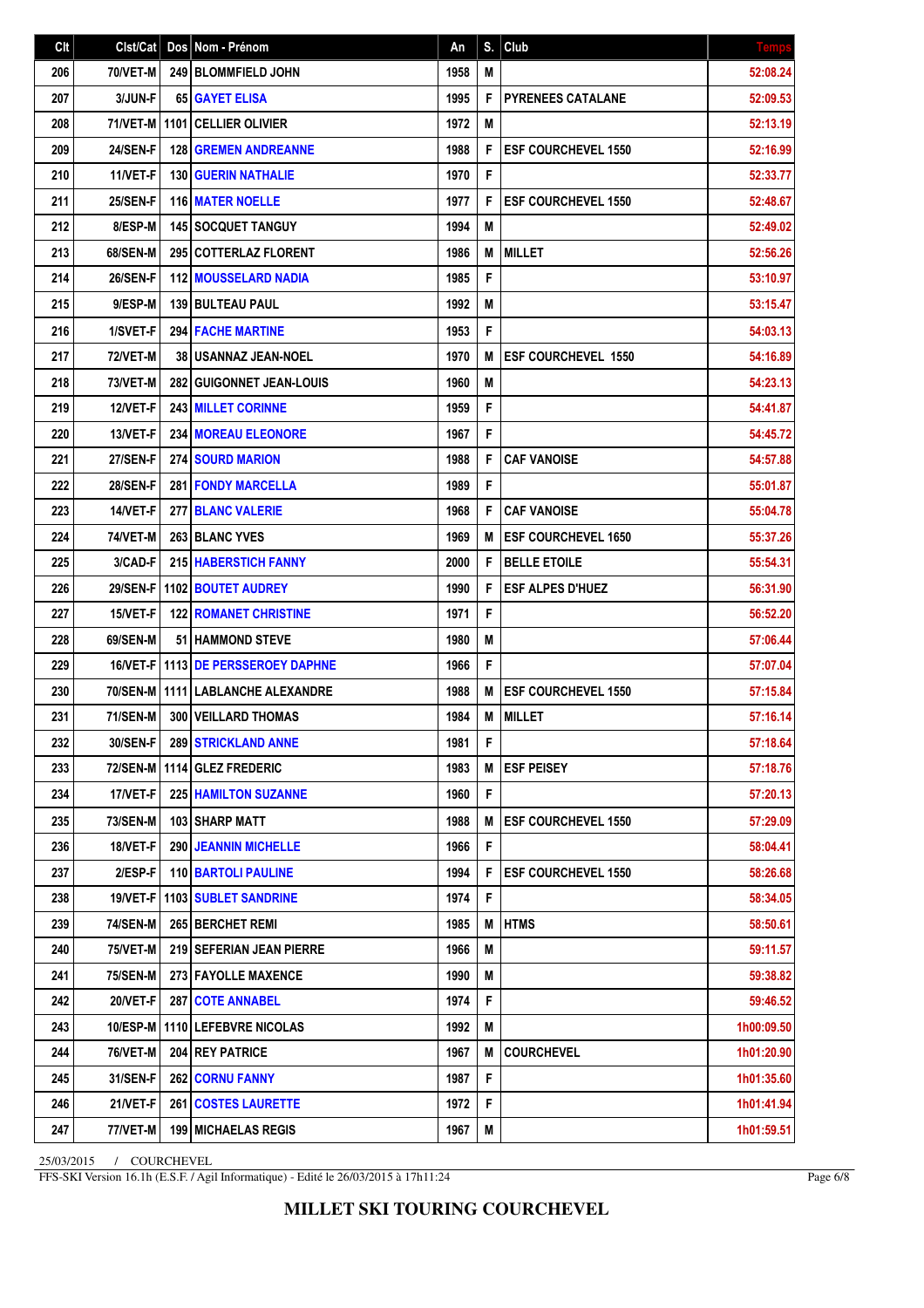| Clt | Clst/Cat        | Dos Nom - Prénom                  | An   | S. | Club                               | <b>Temps</b> |
|-----|-----------------|-----------------------------------|------|----|------------------------------------|--------------|
| 248 | 32/SEN-F        | <b>297 DRAKE MONIKA</b>           | 1989 | F  | <b>MILLET</b>                      | 1h02:08.74   |
| 249 | 6/JUN-M         | <b>238 CHAUDAN FLORENT</b>        | 1997 | M  |                                    | 1h02:10.05   |
| 250 | <b>78/VET-M</b> | 1106 MARSHALL KEITH               | 1966 | M  |                                    | 1h02:33.53   |
| 251 | <b>79/VET-M</b> | <b>120 ROMANET STEEVE</b>         | 1969 | M  |                                    | 1h02:36.65   |
| 252 | 33/SEN-F        | <b>104 GENAY CHRISTEL</b>         | 1985 | F  |                                    | 1h02:54.30   |
| 253 | 34/SEN-F        | 278 MANDON DOROTHEE               | 1980 | F  |                                    | 1h02:57.96   |
| 254 | 80/VET-M        | <b>115 MACKAY CHARLES</b>         | 1961 | Μ  |                                    | 1h03:10.41   |
| 255 | 35/SEN-F        | 1104 ROBLOT SANDRA                | 1991 | F  |                                    | 1h03:14.72   |
| 256 | 22/VET-F        | 200 CROFT GINA                    | 1964 | F  |                                    | 1h03:17.95   |
| 257 | 81/VET-M        | 280 BERARD DANIEL                 | 1971 | M  |                                    | 1h03:37.44   |
| 258 | 2/MIN-M         | <b>137 FLON GABIN</b>             | 2002 | Μ  |                                    | 1h03:37.68   |
| 259 | 2/MIN-F         | <b>231 DEVILLERS JEANNE</b>       | 2002 | F  |                                    | 1h03:50.54   |
| 260 | 23/VET-F        | <b>288   GELLOZ BRIGITTE</b>      | 1958 | F  |                                    | 1h03:53.51   |
| 261 | 3/MIN-F         | 235 CHARPIN VALENTINE             | 2002 | F  |                                    | 1h03:58.07   |
| 262 | <b>76/SEN-M</b> | <b>229 FERRAND WILL</b>           | 1978 | M  |                                    | 1h04:09.51   |
| 263 | 82/VET-M        | <b>180 FIORINA LAURENT</b>        | 1975 | M  | <b>CAF VANOISE</b>                 | 1h04:14.20   |
| 264 | <b>36/SEN-F</b> | 270 FRANCHINO MIREILLE            | 1979 | F  | <b>COURCHEVEL SPORTS ALPINISME</b> | 1h04:17.50   |
| 265 | 37/SEN-F        | 251 GEYER MARIE FIONA             | 1979 | F  | PLUM                               | 1h04:34.67   |
| 266 | 83/VET-M        | 284 DAUPHIN LAURENT               | 1962 | M  |                                    | 1h04:40.69   |
| 267 | 24/VET-F        | <b>279 LANGLET DELPHINE</b>       | 1972 | F  |                                    | 1h04:43.81   |
| 268 | 25/VET-F        | <b>285   SARRAZIN GENEVIEVE</b>   | 1958 | F  |                                    | 1h05:41.90   |
| 269 | 84/VET-M        | 242 JUGAND SYLVAIN                | 1972 | M  |                                    | 1h05:51.90   |
| 270 | 3/BEN-M         | 241 JUGAND KILIAN                 | 2003 | M  |                                    | 1h05:57.70   |
| 271 | 26/VET-F        | <b>212 FAURE GIGNOUX VIRGINIE</b> | 1975 | F  |                                    | 1h06:48.70   |
| 272 | 27/VET-F        | 211 SETIEY LAURENCE               | 1968 | F  |                                    | 1h06:49.99   |
| 273 | 8/SVET-M        | 293 GRUNEBERG PIERRE              | 1931 | M  | <b>ESF COURCHEVEL 1850</b>         | 1h06:53.72   |
| 274 | 28/VET-F        | 213 BOUBALS FRANCOISE             | 1968 | F  |                                    | 1h07:16.93   |
| 275 | <b>38/SEN-F</b> | <b>260 CONTAMINE AMELIE</b>       | 1976 | F  | <b>ESF COURCHEVEL 1550</b>         | 1h07:36.23   |
| 276 | 4/JUN-F         | <b>121   ROMANET LISA</b>         | 1995 | F  |                                    | 1h08:02.17   |
| 277 | 85/VET-M        | 283   SCHNEIDER CLAUDE            | 1960 | Μ  |                                    | 1h08:35.86   |
| 278 | 86/VET-M        | <b>236 CHAUDAN THIERRY</b>        | 1965 | Μ  |                                    | 1h08:35.99   |
| 279 | 4/BEN-M         | 255 BINI CLEMENT                  | 2005 | M  | <b>PLUM</b>                        | 1h09:05.22   |
| 280 | 39/SEN-F        | <b>272 MULATIER VIOLETTE</b>      | 1981 | F  |                                    | 1h09:07.75   |
| 281 | 87/VET-M        | 253 DI LUZIO MANU                 | 1975 | M  | <b>PLUM</b>                        | 1h09:10.46   |
| 282 | 4/CAD-F         | <b>256 CATELLA VICTORIA</b>       | 1999 | F  | <b>ASM</b>                         | 1h09:42.23   |
| 283 | 88/VET-M        | 292 PUGADE PHILIPPE               | 1960 | M  |                                    | 1h10:47.79   |
| 284 | 29/VET-F        | <b>195 OLIVIER CECILE</b>         | 1970 | F  |                                    | 1h11:20.39   |
| 285 | 89/VET-M        | 217 BORREL DIDIER                 | 1969 | M  |                                    | 1h11:33.78   |
| 286 | 30/VET-F        | <b>291 BUGNY LAURENCE</b>         | 1964 | F  |                                    | 1h11:39.25   |
| 287 | 90/VET-M        | 218 POIRIER GILLES                | 1973 | M  |                                    | 1h11:48.47   |
| 288 | 31/VET-F        | 216 BORREL MURIELLE               | 1969 | F  |                                    | 1h11:53.96   |
| 289 | 32/VET-F        | 240 JACQUIER AGNES                | 1961 | F  |                                    | 1h13:25.97   |

FFS-SKI Version 16.1h (E.S.F. / Agil Informatique) - Edité le 26/03/2015 à 17h11:24

Page 7/8